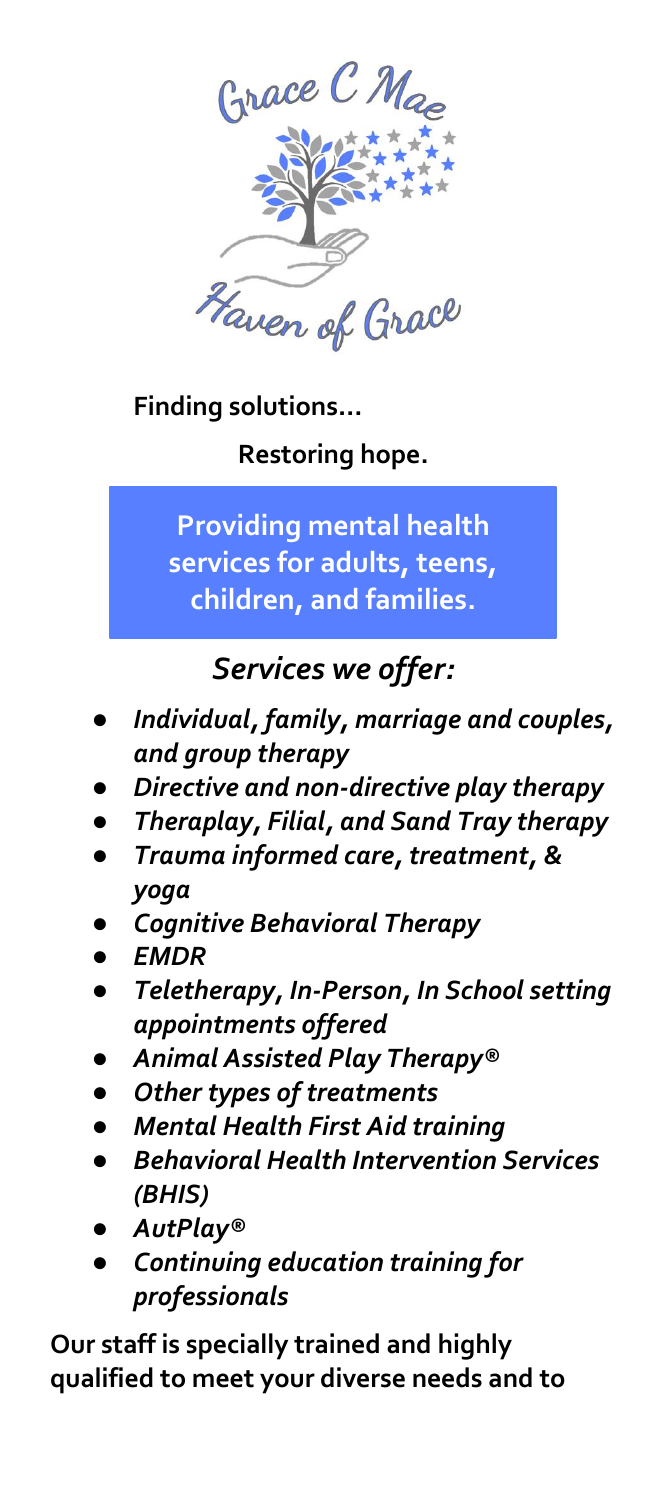**help resolve your unique situation. Our focus is to restore hope for all who come to us for help.**